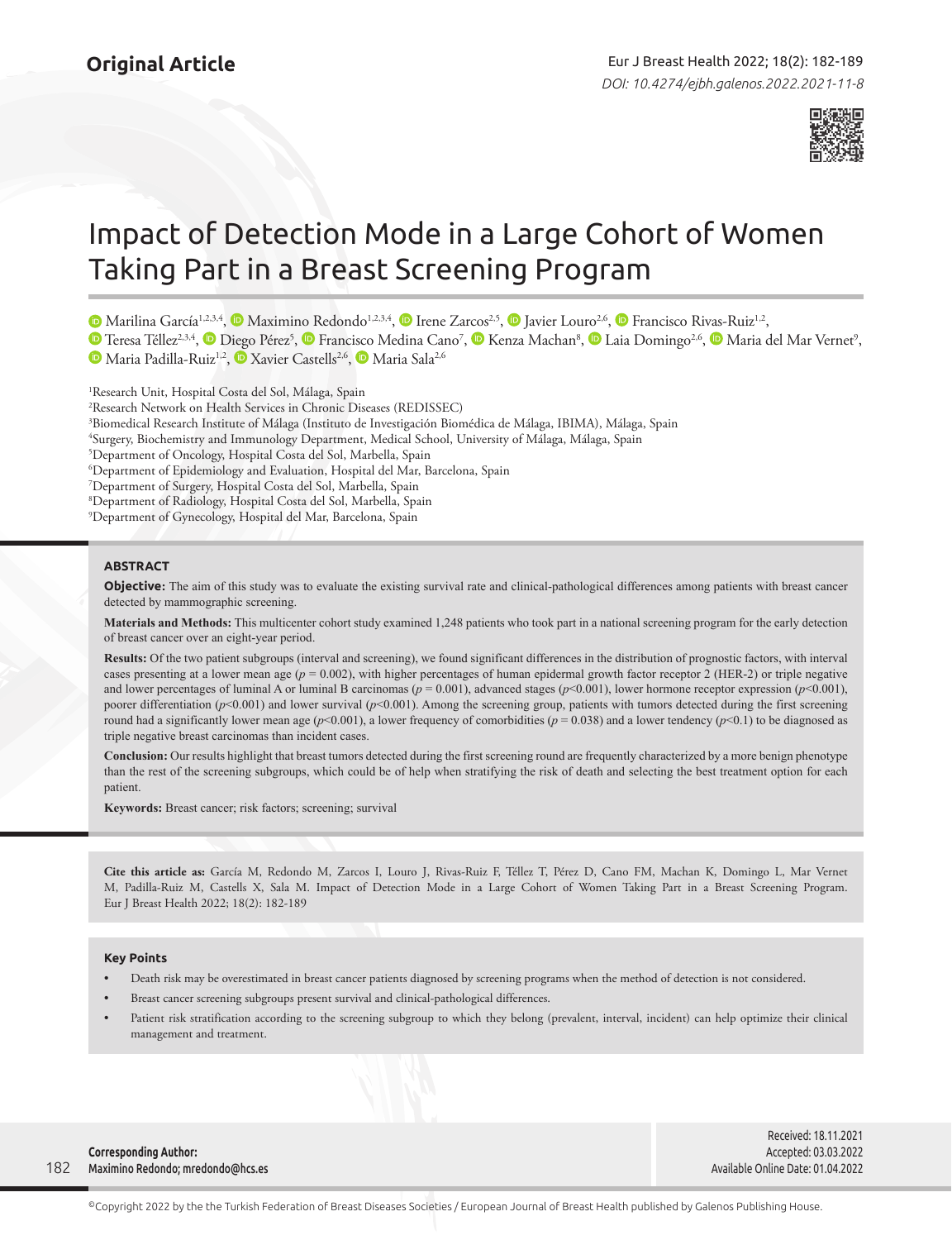## García et al. Impact of Mode of Detection in Breast Screenings

# **Introduction**

The World Health Organization (WHO) has declared cancer a leading cause of death worldwide, with an estimated 9.6 million deaths in 2018. Among the different cancer types, breast cancer caused 6.6% of worldwide cancer deaths in 2018, which represents the malignancy with higher incidence (24.2%, 32.825 new cases in Spain), mortality (15%) and 5-year prevalence (30.1%) rates among women worldwide (1).

According to the WHO, early detection is critical to improve breast cancer outcomes and survival. In this regard, despite selection, lead-time, length and overdiagnosis biases (2), the increasing implementation of screening programs has allowed for early patient diagnosis, quick treatment and an increased chance for successful treatment that can reduce mortality rates by up to 20% (3). For this reason, and despite reported handicaps of screening programs, such as high costs or derived risk from ionizing radiation, breast selfexamination and other clinical explorations including mammography or ultrasonography represent the main tools for early diagnosis and timely treatment to lessen breast cancer morbidity. Indeed, although mammography screenings are not precise predictors of outcome (4) because of their inability to discriminate between malignant and benign breast masses, these programs along with histopathology studies have proven useful in significantly reducing mortality in women receiving adequate follow-up (5).

In some countries, breast cancer age-standardized mortality rates have decreased by 2%–4% per year since the 1990s, but others have yet to achieve this outcome, as countries with low breast cancer mortality rates are characterized by increased levels of essential health services coverage and higher numbers of public cancer centers (6). There is evidence that two thirds of all women with breast cancer are still diagnosed after presenting to their clinicians with symptoms and not through screening (7).

Contrary to these symptomatic tumors usually characterized by a fast development, growth and spread, breast screening normally detects a higher proportion of slow-growing tumors, that can even remain unnoticed in a woman's lifetime (4, 8-10), which are associated with a better prognosis than tumors of similar size found outside patient screening (11-14). In addition to differences in growth rate, the survival advantage of these cases may also be due to additional biological differences, such as hormone receptors expression or human epidermal growth factor receptor 2 (HER-2) status, among others (13, 15, 16). Studies also show agreement that screening-detected breast cancers have relatively better tumor prognostic characteristics, biomarker profile and survival outcomes than those tumors diagnosed between two screenings (17, 18), also known as interval tumors.

On the other hand, although the epidemiology, radiological and biological characteristics of interval breast cancers versus population mammography-detected screening tumors is well documented (17, 19, 20), the prognostic and biological differences between screeningdetected breast cancer subtypes, namely prevalent tumors, when diagnosed in the first screening round, or incident tumors when diagnosed in successive screening rounds, still need to be clarified. In this regard, a previous study from our research group reported significant differences between prevalent and incident tumors, showing that prevalent breast tumor cases present more favorable biologic and prognostic features than incident cases (21).

Despite the potential clinical benefit that these biological and clinical-pathological differences could have when selecting the most appropriate treatment and care methods for breast cancer patients, they are not considered in common Clinical Practice Guidelines. For this reason, and as a continuation of our previous investigations, in the present study we will evaluate if there are sociodemographic, clinical and biologic differences between prevalent, incident and interval breast cancer cases and their association with patient overall survival in a large cohort of healthy Spanish women participating in breast cancer screening programs.

# **Materials and Methods**

# **Study Design**

We conducted an analytical study to evaluate the differences between breast cancer tumors detected during a screening test (prevalent and incident cases) and those detected in women after a negative screening test and before the next screening invitation (interval cases) ( $n = 1,086$ ). We also evaluated the differences between prevalent and incident cases among screen-detected cases ( $n = 741$ ). In addition, we performed a survival study to evaluate the impact of the detection process (screendetected cancer vs. interval breast cancer) on global survival.

## **Patients and samples**

This observational study included 1,086 women aged 45–69 years, with no known risk factors associated with breast cancer, who had participated in a screening program supported by four national breastcancer screening programs which provide biannual mammograms and annual examinations for women with clinical indications of increased risk. This nationwide program meets the required standards (22). The diagnoses and surgical interventions all took place during the period 2000–2008, with follow up until 2014.

# **Variables**

- Biologic characteristics: Phenotype (Luminal A, Luminal B, HER-2, Triple Negative), Stage (*in situ*, Stage I, Stage II, Stage III), Estrogen Receptor Expression (positive, negative), progesterone receptor expression (positive, negative), HER-2 receptor enrichment (positive, negative), Ki-67 score (<14%, >14%), tumor grade (Grade I, Grade II, Grade III), Death (yes, no).
- Patient clinical history: Associated diseases required to calculate the Charlston Comorbidity Index (CCI): myocardial infarction, congestive heart failure, peripheral vascular disease, cerebrovascular disease, dementia, chronic lung disease, connective tissue pathology, ulcerative disease, mild/moderate/ severe hepatic disease, diabetes, diabetes with organic lesion, hemiplegia, renal pathology (moderate/severe), solid neoplasms, leukemia, malignant lymphoma, solid metastasis, and/or AIDS.
- Survival.
- Patient: age, family history.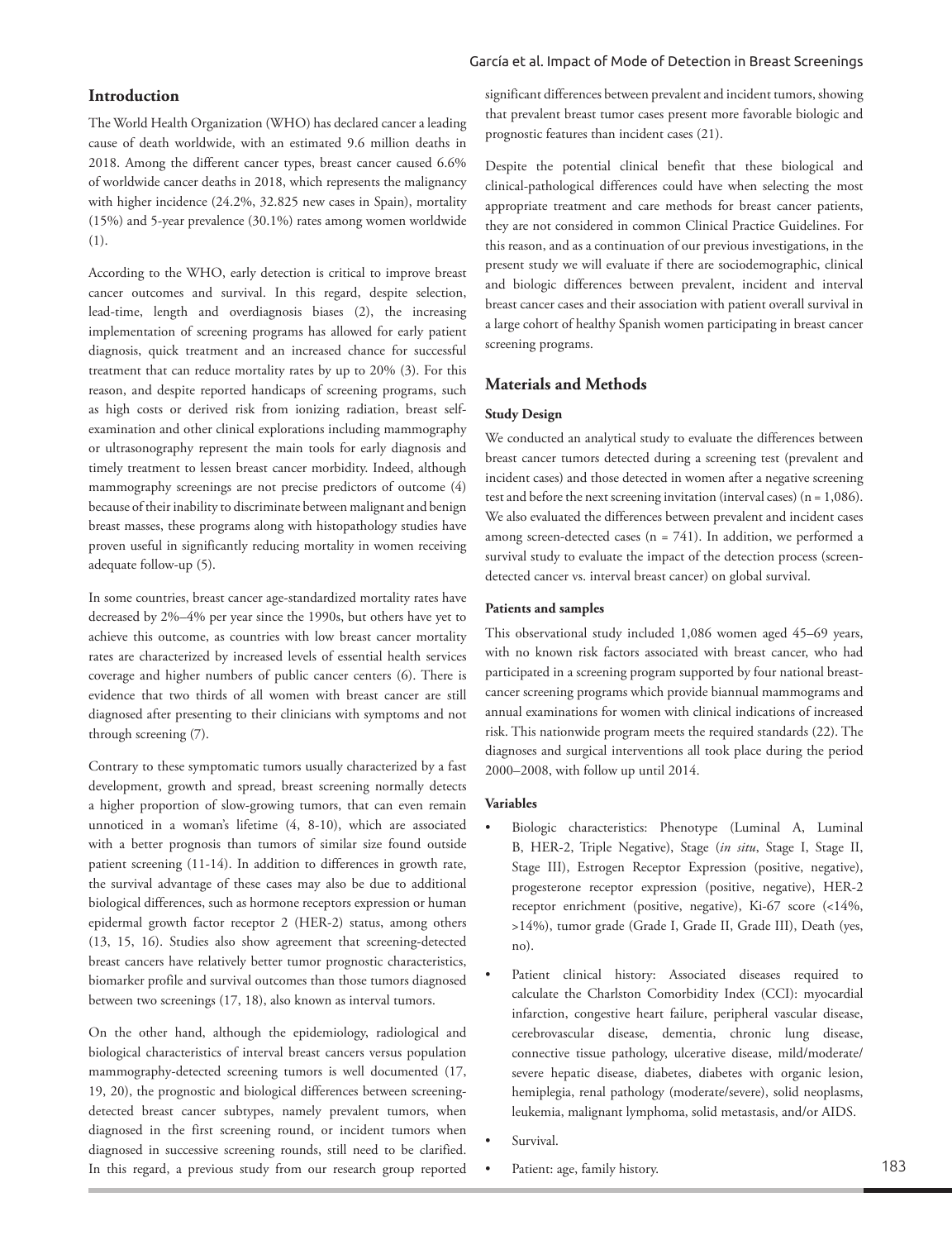## **Scope**

Data were obtained from the multicenter retrospective cohort of women CAMISS (ClinicalTrials.gov Identifier: NCT03165006) that included 1,086 women with breast cancer participating in a population-based screening program in which three public hospitals, belonging to the Spanish National Health Service, in three Spanish regions (Andalusia, Canary Islands, Catalonia) were involved. The main objective of the CAMISS-retrospective study was to evaluate the impact of the diagnosis process (screen-detected cancer vs. interval breast cancer) on overall survival (23).

#### **Statistical Analysis**

#### **Univariate Analysis**

Descriptive analysis segmented by the type of diagnosis (interval *versus* screening and prevalent *versus* incident). Comparison of the mean was performed by the Student's t-test after confirming the normal distribution of the quantitative variable and homogeneity of the variance, while comparison of frequencies was made by the chi-square test or by the Fisher's test when categories have expected frequencies less than 5 in more than 20% of cases.

#### **Survival Analysis**

Survival analysis was performed using the Kaplan–Meier method to compare the types of diagnosis. In addition, Cox regression analysis was applied to estimate the risk of death and adjusted with entry criteria for the following variables: age, comorbidity (presence, absence), and tumor stage (*in situ*, Stage I, Stage II, Stage III). The relative risk and the corresponding 95% confidence interval were calculated. In the survival study, the primary endpoint was time elapsed to death from breast cancer from the time of diagnosis. Survival times for patients who were still alive were assumed to be the last date of follow-up. Patients who were still alive at the closing date were censored.

# **Results**

We segmented and compared patient data for interval and screening breast cancer (incident and prevalent). The univariate analysis showed significant differences, with screening cases presenting at a higher mean ± standard deviation age of 58.8±5.5 years than interval cases 57.7 $\pm$ 5.3 years ( $p = 0.002$ ), as well as with a higher frequency of hormone receptors expression (*p*<0.001) and luminal A and luminal B phenotypes  $(p = 0.001)$ . Screening tumors also presented with a significantly different phenotype, with a lower frequency of triple negative tumors ( $p = 0.001$ ), less advanced stage ( $p < 0.001$ ) and lower grade (*p*<0.001) and fewer deaths (*p*<0.001). We also found a tendency  $(p<0.1)$  for screening cases to have a family history of breast cancer more frequently than interval cases. We did not find any significant differences for comorbidity, Charlson Index, HER-2 enrichment or Ki-67 expression variables (Table 1).

The improved survival of screening cases is also evident in both the survival function (Figure 1) and the multivariate Cox regression analysis, in which interval cases [hazard ratio (HR): 1.63, confidence interval (CI) =  $1.13-2.36$ ;  $p = 0.01$ ] as well as the presence of comorbidity (HR: 1.48, CI = 1.05–2.10; *p* = 0.03) and advanced stage (HR: 4.82, CI = 1.17–19.80 for stage I; HR: 4.96, CI = 1.19–20.62 for stage II and HR: 16.25, CI = 3.89–67.77 for stage III; *p*<0.001) were associated with an increased risk of death (Table 2).

We also found significant differences between prevalent and incident cases. In this situation, patients with prevalent tumors presented at a lower mean age  $(p<0.001)$ , with a lower frequency of comorbidity  $(p = 0.038)$  and a tendency  $(p = 0.051)$  to be diagnosed as triple negative less frequently. We did not find significant differences for the rest of the variables studied (Table 3).



**Figure 1.** Overall survival curve (Kaplan–Meier) for interval and screening cases. Compared to interval cases, the Kaplan–Meier analysis shows improved survival of screening cases. Number of cases is 1,086, 158 deaths and 4,657 days as median follow-up time for both groups. Hazard ratio (HR): 2.53 [confidence interval (CI): 95%: 1.84-3.46] and p<0.001 from a univariate Cox model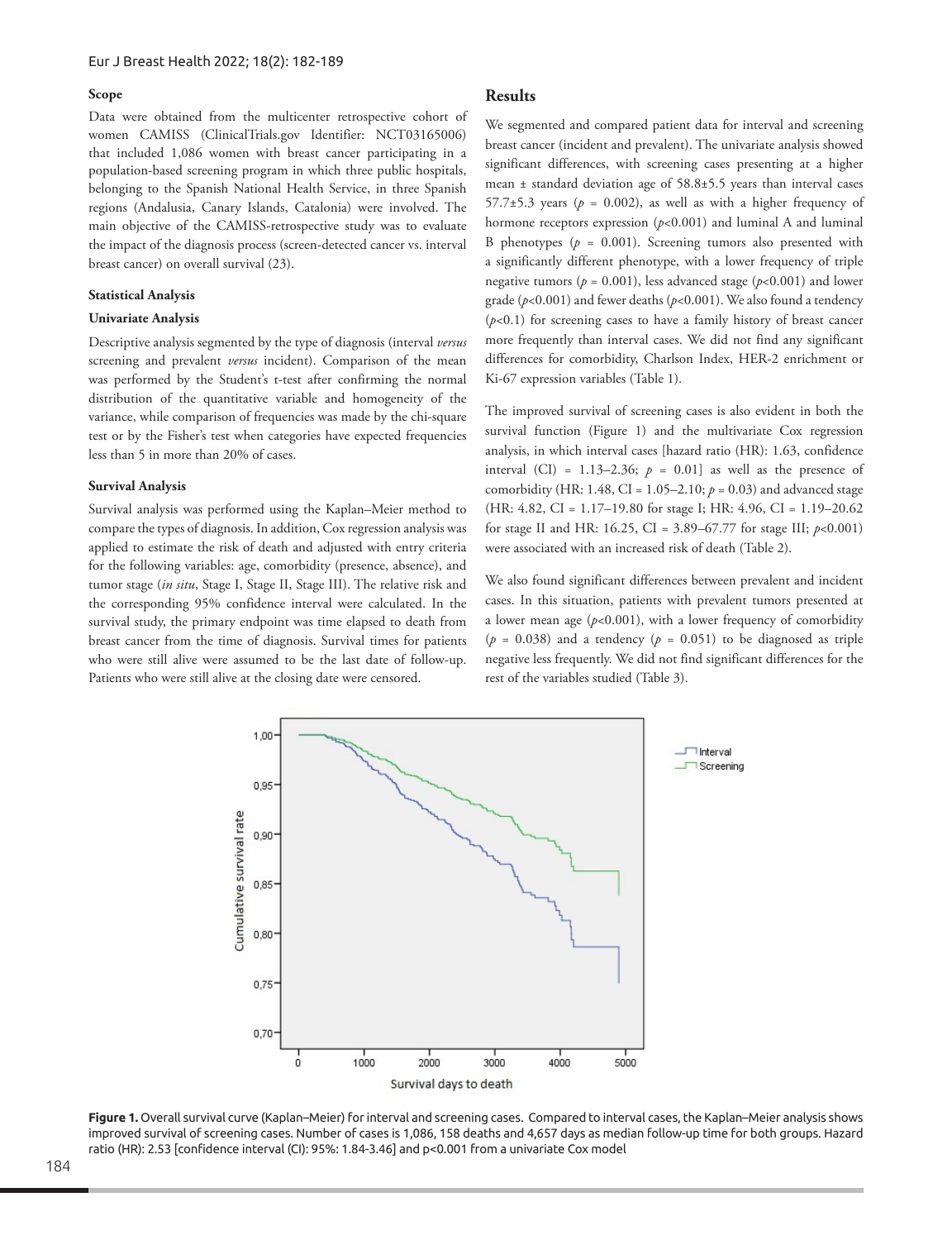Table 1. Sociodemographic and clinical characteristics of patients with interval and screening breast cancer

| <b>Variables</b>                    | Interval<br>$(n = 345)$ |      | <b>Screening</b><br>$(n = 741)$ |      | $p$ -value   |
|-------------------------------------|-------------------------|------|---------------------------------|------|--------------|
|                                     | U                       | $\%$ | n                               | $\%$ |              |
| Age at diagnosis                    |                         |      |                                 |      |              |
| $Mean \pm SD$                       | 57.7                    | 5.3  | 58.8                            | 5.5  | $0.002**$    |
| Comorbidity                         |                         |      |                                 |      |              |
| Absence                             | 254                     | 73.6 | 534                             | 72.1 |              |
| Presence                            | 91                      | 26.4 | 207                             | 27.9 | 0.643        |
| <b>Charlson Index</b>               |                         |      |                                 |      |              |
| $Mean \pm SD$                       | 0.79                    | 1.60 | 0.76                            | 1.56 | 0.78         |
| Family history <sup>1</sup>         |                         |      |                                 |      |              |
| <b>No</b>                           | 201                     | 90.5 | 519                             | 85.8 |              |
| Yes                                 | 21                      | 9.5  | 86                              | 14.2 | 0.091        |
| Phenotype <sup>2</sup>              |                         |      |                                 |      |              |
| Luminal A                           | 140                     | 45.9 | 278                             | 56.9 |              |
| Luminal B                           | 82                      | 26.9 | 133                             | 27.2 |              |
| HER-2                               | 33                      | 10.8 | 38                              | 7.8  | $0.001***$   |
| <b>TNBC</b>                         | 50                      | 16.4 | 40                              | 8.2  |              |
| Stage <sup>3</sup>                  |                         |      |                                 |      |              |
| In situ                             | 14                      | 4.2  | 88                              | 12.2 |              |
| $\mathbf{I}$                        | 88                      | 26.6 | 385                             | 53.3 |              |
| $\mathbf{H}$                        | 144                     | 43.5 | 199                             | 27.5 | $< 0.001***$ |
| III                                 | 85                      | 25.7 | 51                              | 7.1  |              |
| <b>Estrogen receptors</b>           |                         |      |                                 |      |              |
| Negative                            | 97                      | 28.1 | 127                             | 17.1 |              |
| Positive                            | 248                     | 71.9 | 614                             | 82.9 | $<0.001***$  |
| Progesterone receptors <sup>4</sup> |                         |      |                                 |      |              |
| Negative                            | 147                     | 42.7 | 233                             | 31.5 | < 0.001      |
| Positive                            | 197                     | 57.3 | 507                             | 68.5 |              |
| $HER-25$                            |                         |      |                                 |      |              |
| Negative                            | 242                     | 77.6 | 401                             | 79.9 |              |
| Positive                            | $70\,$                  | 22.4 | 101                             | 20.1 | 0.484        |
| Ki-67 expression                    |                         |      |                                 |      |              |
| < 14%                               | 107                     | 53.2 | 103                             | 45   | 0.107        |
| >14%                                | 94                      | 46.8 | 126                             | 55   |              |
| Grade <sup>7</sup>                  |                         |      |                                 |      |              |
| $\mathbf{I}$                        | 51                      | 17.9 | 183                             | 31.1 |              |
| $\mathbf{II}$                       | 107                     | 37.5 | 252                             | 42.9 |              |
| $\ensuremath{\mathsf{III}}\xspace$  | 127                     | 44.6 | 153                             | 26   | $< 0.001***$ |

Missing data: 1 = 259, 2 = 292, 3 = 32, 4 = 2, 5 = 272, 6 = 656, 7 = 213.

\*\*Very significant; \*\*\*Highly significant

TNBC: triple negative breast cancer; HER-2: human epidermal growth factor receptor 2; SD: standard deviation; n: number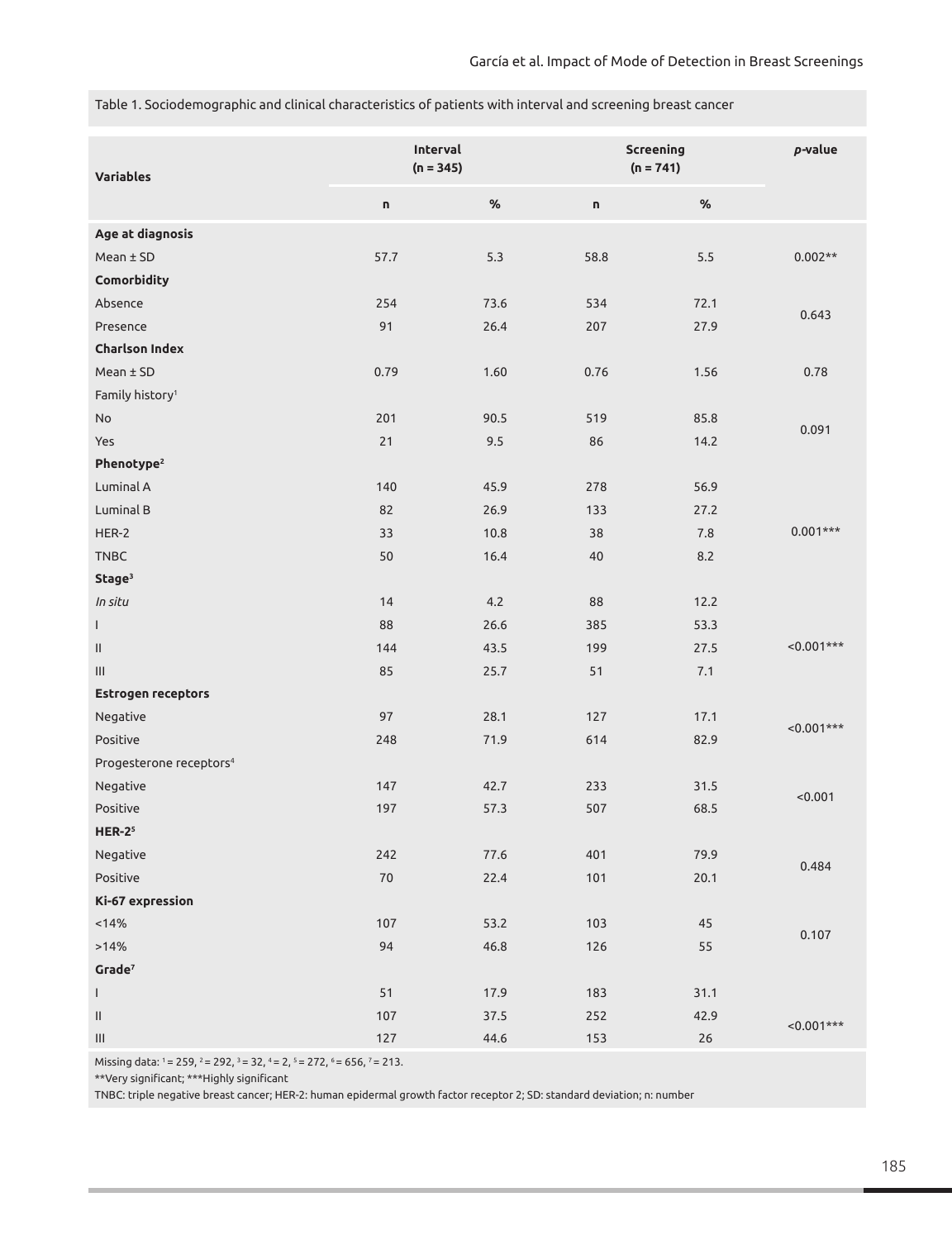| Table 2. Factors related to overall mortality by Cox regression analysis: screening and interval cases |  |  |  |
|--------------------------------------------------------------------------------------------------------|--|--|--|
|                                                                                                        |  |  |  |
|                                                                                                        |  |  |  |
|                                                                                                        |  |  |  |

| <b>Risk factor</b>       |         | <b>HR</b> | CI 95% |              |  |
|--------------------------|---------|-----------|--------|--------------|--|
|                          | p-value |           | Lower  | <b>Upper</b> |  |
| <b>Type of diagnosis</b> |         |           |        |              |  |
| Screening                | 0.01    | 1.00      |        |              |  |
| Interval                 |         | 1.63      | 1.13   | 2.36         |  |
| Age                      | 0.15    | 1.02      | 0.99   | 1.06         |  |
| Comorbidity              |         |           |        |              |  |
| Absence                  | 0.03    | 1.00      |        |              |  |
| Presence                 |         | 1.48      | 1.05   | 2.10         |  |
| <b>Stage</b>             |         |           |        |              |  |
| In situ                  |         | 1.00      |        |              |  |
| $\overline{1}$           |         | 4.82      | 1.17   | 19.80        |  |
| $\mathbf{H}$             | < 0.001 | 4.96      | 1.19   | 20.62        |  |
| $\mathbf{III}$           |         | 16.25     | 3.89   | 67.77        |  |

HR: hazard ratio; CI: confidence interval

The multivariate analysis showed an increased risk of death for advanced stages (HR: 3.88, CI = 0.94–16.10 for stage I; HR: 3.26, CI = 0.75–14.18 for stage II and HR: 15.69, CI = 3.62–68.12 for stage III; *p*<0.001) and also revealed a similar behavior in survival numbers for both cancer subgroups (Table 4).

# **Discussion and Conclusion**

Our study of a large series of screening-detected breast carcinomas shows that not only variables which are generally associated with a less aggressive behavior and a better prognosis are more frequent in screening tumors than in interval tumors but also that, among screening tumors, prevalent cases exhibit the most favorable prognostic factors. Specifically, our study shows the existence of a number of biological and clinical-pathological features among screening-detected breast tumors subtypes which reinforce the idea that the method of detection should be considered in risk estimations and avoid the use of aggressive treatments in those cases with a more favorable prognosis, such as breast cancer patients with prevalent tumors.

Consistent with other published studies reporting that the risk of distant metastases can be overestimated for breast cancer patients diagnosed by mammography screening unless the method of detection (mammography screening or other methods) is taken into account in the risk estimation (11), our results show that the method of detection can be considered as a prognostic factor for breast cancer patients, even after adjusting for known tumor characteristics (12, 24, 25) possibly due to differences in tumor features and biology (13, 20, 26, 27). Specifically, we reveal that, compared to interval tumors, screening-detected breast tumors present with less aggressive biological characteristics and more favorable prognostic features, such as lowgrade, early-stage, expression of hormone receptors and Luminal A or Luminal B phenotypes, improved survival, and lower mean age as well as a tendency to have a higher frequency of cancer family history. Our results are in keeping with previous studies from our research group (28). These observed that screening cases showed different biological characteristics that are generally associated with reduced tumor aggressiveness and enhanced survival, such as positive expression of hormone receptors. Accordingly, interval cases are characterized by more-aggressive tumor characteristics and poorer survival outcomes (18, 20, 29) than screening-detected cases, despite receiving more adjuvant chemotherapy (28, 30).

Altogether, our results would support the need for cancer trialists to routinely collect information about method of detection when determining risk estimations (12) and the potential utility of considering the time of diagnosis within a breast screening program during decision-making on the best treatment strategy for the patient.

We also studied if there were any clinical or prognostic differences between prevalent and incident screening groups. We observed that prevalent tumors were characterized by some features, such as lower mean patient age, lower frequency of comorbidity and have a tendency to be diagnosed as triple negative less frequently (Table 2), generally associated with a better prognosis. Although a previous study from our group in a different cohort also found an association with an improved survival for prevalent screen-detected breast tumors (21), we did not find this survival advantage over incident tumors in this series, which would justify further studies with additional patient cohorts. Despite these contradictory results, considering that the prognosis of prevalent cases would not be affected by the use of adjuvant chemotherapy (28), tumor trialists should routinely collect information about method of detection (12), since the inclusion of the type of screening-detected breast cancer subgroup in clinical practice guidelines could help provide patients with the best care options.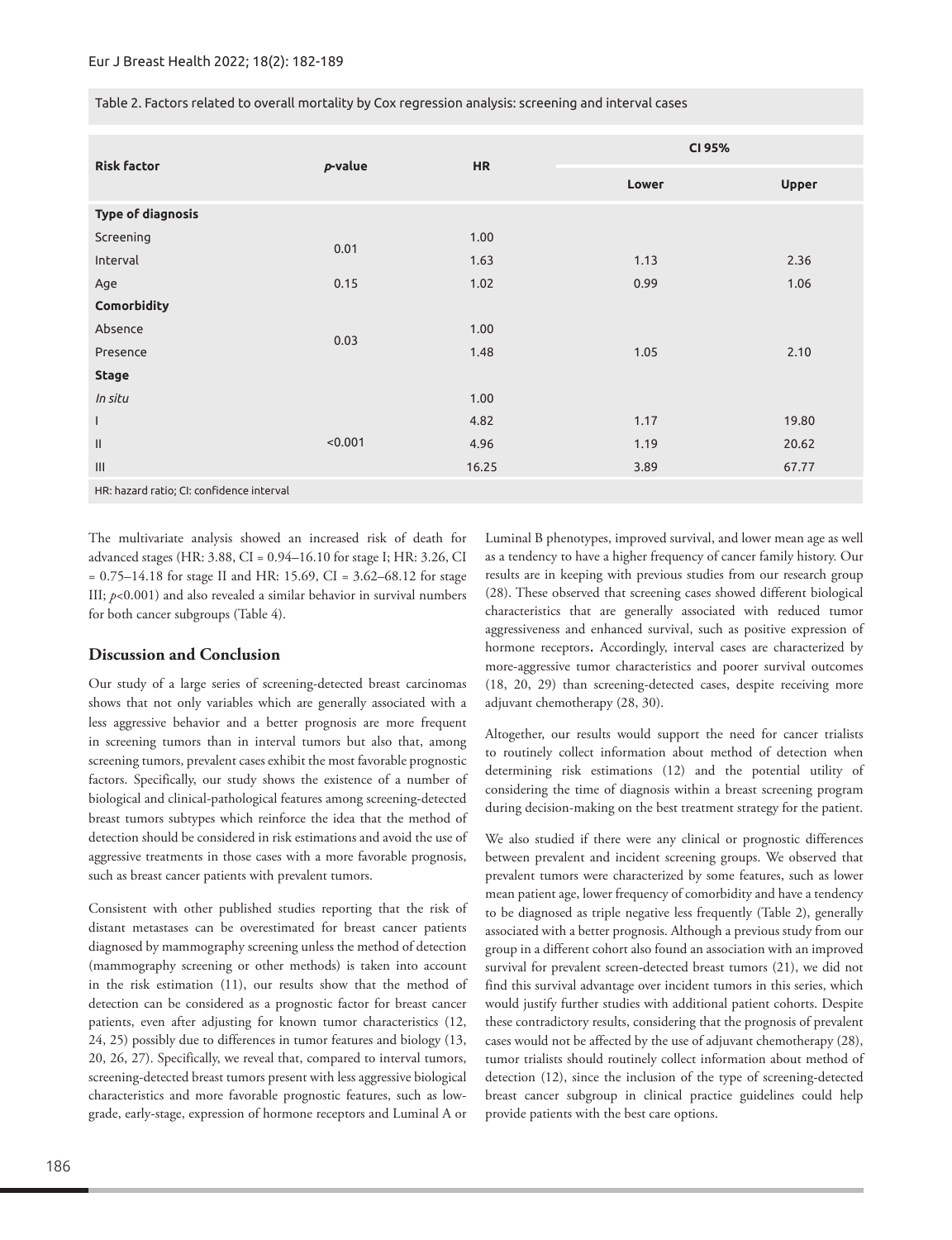Table 3. Sociodemographic and clinical characteristics of patients with prevalent and incident breast cancer

| <b>Variables</b>                    | Prevalent<br>$(n = 188)$ |         | Incident<br>$(n = 553)$ |          | $p$ -value   |
|-------------------------------------|--------------------------|---------|-------------------------|----------|--------------|
|                                     | n                        | $\%$    | n                       | $\%$     |              |
| Age                                 |                          |         |                         |          |              |
| $Mean \pm SD$                       | 54.3                     | 4.9     | 60.3                    | 4.8      | $< 0.001***$ |
| Comorbidity                         |                          |         |                         |          |              |
| Absence                             | 147                      | 78.2    | 387                     | 70       |              |
| Presence                            | 41                       | 21.8    | 166                     | $30$     | $0.038*$     |
| <b>Charlson Index</b>               |                          |         |                         |          |              |
| Mean ± SD                           | 0.62                     | 1.46    | 0,81                    | 1.59     | 0.161        |
| Family history <sup>1</sup>         |                          |         |                         |          |              |
| <b>No</b>                           | 132                      | 87.4    | 387                     | 85.2     | 0.597        |
| Yes                                 | 19                       | 12.6    | 67                      | 14.8     |              |
| Phenotype <sup>2</sup>              |                          |         |                         |          |              |
| Luminal A                           | 60                       | 60.0    | 218                     | 56.0     |              |
| Luminal B                           | 27                       | 27.0    | 106                     | 27.2     |              |
| HER-2                               | 11                       | 11.0    | 27                      | 6.9      | 0.051        |
| TNBC                                | $2\overline{ }$          | $2.0\,$ | 38                      | 9.8      |              |
| Stage <sup>3</sup>                  |                          |         |                         |          |              |
| In situ                             | 26                       | 14.4    | 62                      | 11.4     |              |
| $\mathsf{L}$                        | 92                       | 50.8    | 293                     | 54.1     |              |
| $\mathbf{II}$                       | 51                       | 28.2    | 148                     | 27.3     | 0.725        |
|                                     | 12                       | $6.6\,$ | 39                      | 7.2      |              |
| Estrogen receptors                  |                          |         |                         |          |              |
| Negative                            | 32                       | 17.0    | 95                      | 17.2     |              |
| Positive                            | 156                      | 83.0    | 458                     | 82.8     | $\mathbf{1}$ |
| Progesterone receptors <sup>4</sup> |                          |         |                         |          |              |
| Negative                            | 50                       | 26.6    | 183                     | 33.2     |              |
| Positive                            | 138                      | 73.4    | 369                     | 66.8     | 0.114        |
| $HER-25$                            |                          |         |                         |          |              |
| Negative                            | ${\bf 78}$               | 77.2    | 323                     | $80.5\,$ | 0.545        |
| Positive                            | 23                       | 22.8    | ${\bf 78}$              | 19.5     |              |
| Ki-67 expression                    |                          |         |                         |          |              |
| < 14%                               | 28                       | 48.3    | $75\,$                  | 43.9     | 0.666        |
| >14%                                | 30                       | 51.7    | 96                      | 56.1     |              |
| Grade <sup>7</sup>                  |                          |         |                         |          |              |
| $\mathbf{I}$                        | 48                       | 34.8    | 135                     | 30.0     |              |
| $\mathbf{II}$                       | 62                       | 44.9    | 190                     | 42.2     |              |
| $\ensuremath{\mathsf{III}}\xspace$  | 28                       | 20.3    | 125                     | 27.8     | 0.199        |

\*Significant; \*\*\*Highly significant

Missing data:  $1 = 259$ ;  $2 = 292$ ;  $3 = 32$ ;  $4 = 2$ ;  $5 = 272$ ;  $6 = 656$ ;  $7 = 213$ 

TNBC: triple negative breast cancer; HER-2: human epidermal growth factor receptor 2; SD: standard deviation; n: number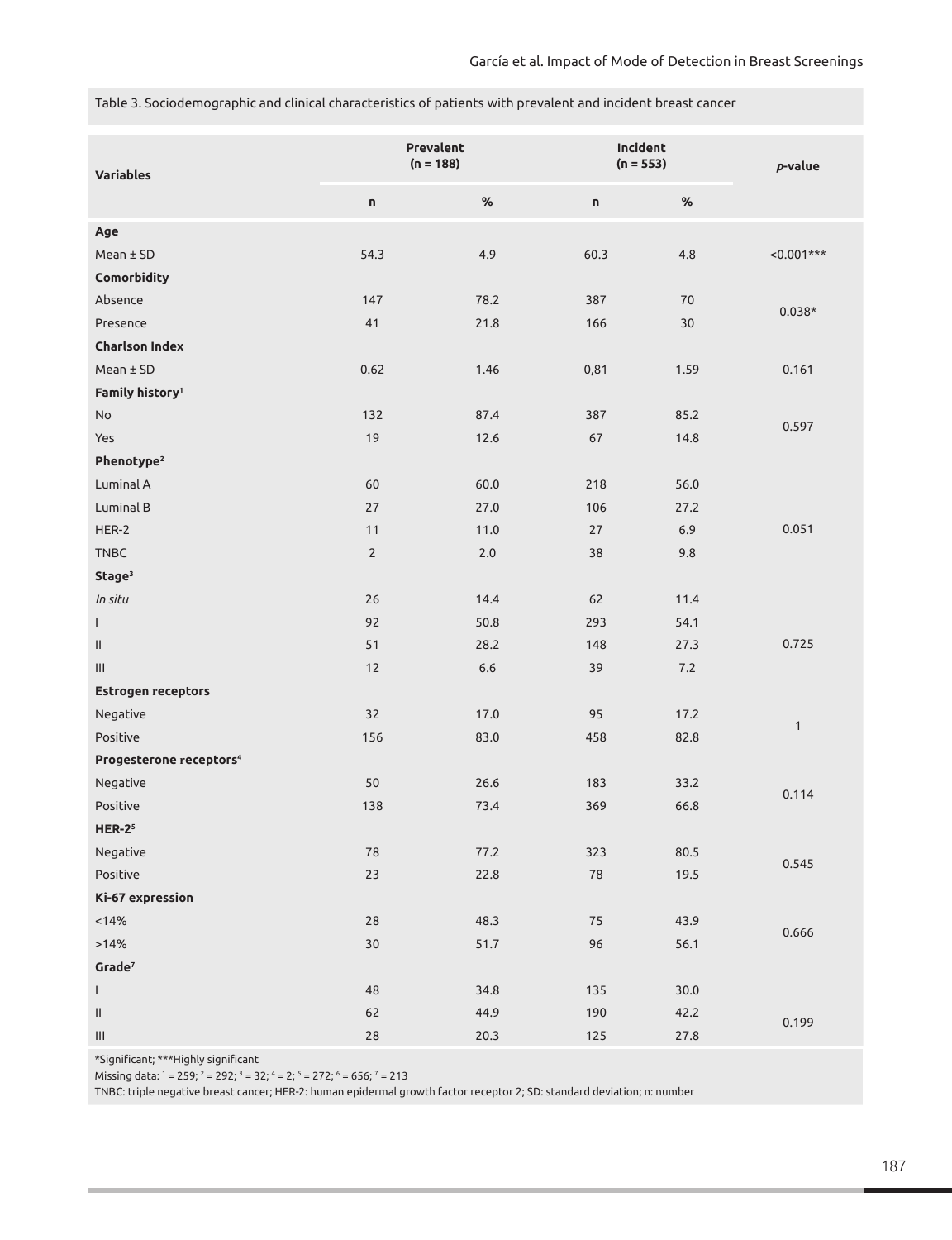Table 4. Factors related to overall mortality by Cox regression analysis: prevalent and incident cases

| <b>Risk factor</b>               |      |         |           | CI 95% |              |
|----------------------------------|------|---------|-----------|--------|--------------|
|                                  | β    | p-value | <b>HR</b> | Lower  | <b>Upper</b> |
| <b>Type of diagnosis</b>         |      |         |           |        |              |
| Prevalent                        |      |         | 1.00      |        |              |
| Incident                         | 0.01 | 0.98    | 1.01      | 0.56   | 1.81         |
| Age                              | 0.04 | 0.10    | 1.04      | 0.99   | 1.09         |
| Comorbidity                      |      |         |           |        |              |
| Absence                          |      |         | 1.00      |        |              |
| Presence                         | 0.18 | 0.46    | 1.20      | 0.73   | 1.97         |
| <b>Stage</b>                     |      |         |           |        |              |
| In situ                          |      |         | 1.00      |        |              |
| $\mathsf{I}$                     | 1.36 |         | 3.88      | 0.94   | 16.10        |
| $\mathbf{H}$                     | 1.18 | < 0.001 | 3.26      | 0.75   | 14.18        |
| $\mathop{\mathsf{III}}\nolimits$ | 2.75 |         | 15.69     | 3.62   | 68.12        |

HR: hazard ratio; CI: confidence interval

In conclusion, our results show that risk factors may be overestimated for breast cancer patients diagnosed by screening programs when the method of detection is not considered. Furthermore, our results suggest a need to continue investigating patient survival and clinicalpathological differences between breast tumors detected by screening, highlighting the potential benefit that patient risk stratification according to the screening subgroup to which they belong (prevalent, interval, incident) can have to optimize their clinical management and treatment.

## **Acknowledgments**

The authors are grateful to María del Carmen Delgado Navarro for her excellent technical assistance.

**Ethics Committee Approval:** This study was approved by Costa del Sol Hospital Ethics Committee (decision/file number: 003-Nov-PR2, date: 24.11.2016).

#### **Informed Consent:** It was obtained.

**Peer-review:** Externally peer-reviewed.

#### **Author Contributions**

Concept: M.G., X.C., M.S., M.R.; Methodology: I.Z., T.T., D.P., F.M.C., K.M., L.D., M.M.V., M.P.R.; Analysis and/or Interpretation: J.L., F.R.R.; Writing: M.G., M.R., M.S.; Funding acquisition: M.R.; Supervision: M.R

**Conflict of Interest:** The authors declare no conflict of interest.

**Financial Disclosure:** This research was partially supported by grants from REDISSEC (RD12/0001/0010 and RD16/0001/0006), RICAPPS (RD21/0016/0015), Consejería de Salud Junta de Andalucia (PI 16/0298) and the European Regional Development Fund. The researcher Marilina García-Aranda is the benefactor of a postdoctoral contract financed by the European Social Fund - Operational Program of Andalusia 2014-2020 for the

"Incorporation of Research Personnel with a PhD degree in the field of Health Sciences and Technologies in R&D and Innovation Centers of the Public Health System of Andalusia" (RH-0055-2020).

# **References**

- 1. Bray F, Ferlay J, Soerjomataram I, Siegel RL, Torre LA, Jemal A. Global cancer statistics 2018: GLOBOCAN estimates of incidence and mortality worldwide for 36 cancers in 185 countries. CA Cancer J Clin 2020; 70: 313. (PMID: 32767693) **[\[Crossref\]](https://doi.org/10.3322/caac.21609)**
- 2. Moller H, Davies E. Over-diagnosis in breast cancer screening. BMJ 2006; 332: 691-692. (PMID: 16517549) **[[Crossref](https://doi.org/10.1136/bmj.38768.401030.7C)]**
- 3. Shah TA, Guraya SS. Breast cancer screening programs: Review of merits, demerits, and recent recommendations practiced across the world. J Microsc Ultrastruct 2017; 5: 59-69. (PMID: 30023238) **[[Crossref\]](https://doi.org/10.1016/j.jmau.2016.10.002)**
- 4. Day NE. Overdiagnosis and breast cancer screening. Breast Cancer Res 2005; 7: 228-229. (PMID: 16168144) **[[Crossref](https://doi.org/10.1186/bcr1321)]**
- 5. Broeders M, Moss S, Nyström L, Njor S, Jonsson H, Paap E, et al. The impact of mammographic screening on breast cancer mortality in Europe: a review of observational studies. J Med Screen 2012; 19(Suppl 1): 14-25. (PMID: 22972807) **[\[Crossref\]](https://doi.org/10.1258/jms.2012.012078)**
- 6. Duggan C, Trapani D, Ilbawi AM, Fidarova E, Laversanne M, Curigliano G, et al. National health system characteristics, breast cancer stage at diagnosis, and breast cancer mortality: a population-based analysis. Lancet Oncol 2021; 22: 1632-1642 (PMID: 34653370) **[\[Crossref\]](https://doi.org/10.1016/S1470-2045(21)00462-9)**
- 7. [Lyratzopoulos G, Abel G. Earlier diagnosis of breast cancer: focusing on](https://doi.org/10.1038/nrclinonc.2012.126-c1)  symptomatic women. Nat Rev Clin Oncol 2013: 10. (PMID: 23881030)
- 8. Donzelli A. The benefits and harms of breast cancer screening. Lancet 2013; 381: 799-800. (PMID: 23668504) **[[Crossref\]](https://doi.org/10.1016/S0140-6736(13)60619-4)**
- 9. Dillon MF, Hill AD, Quinn CM, O'Doherty A, Crown J, Fleming FJ, et al. Surgical intervention in screen-detected patients versus symptomatic patients with breast cancer. J Med Screen 2004; 11: 130-134. (PMID: 15333271) **[\[Crossref\]](https://doi.org/0.1258/0969141041732238)**